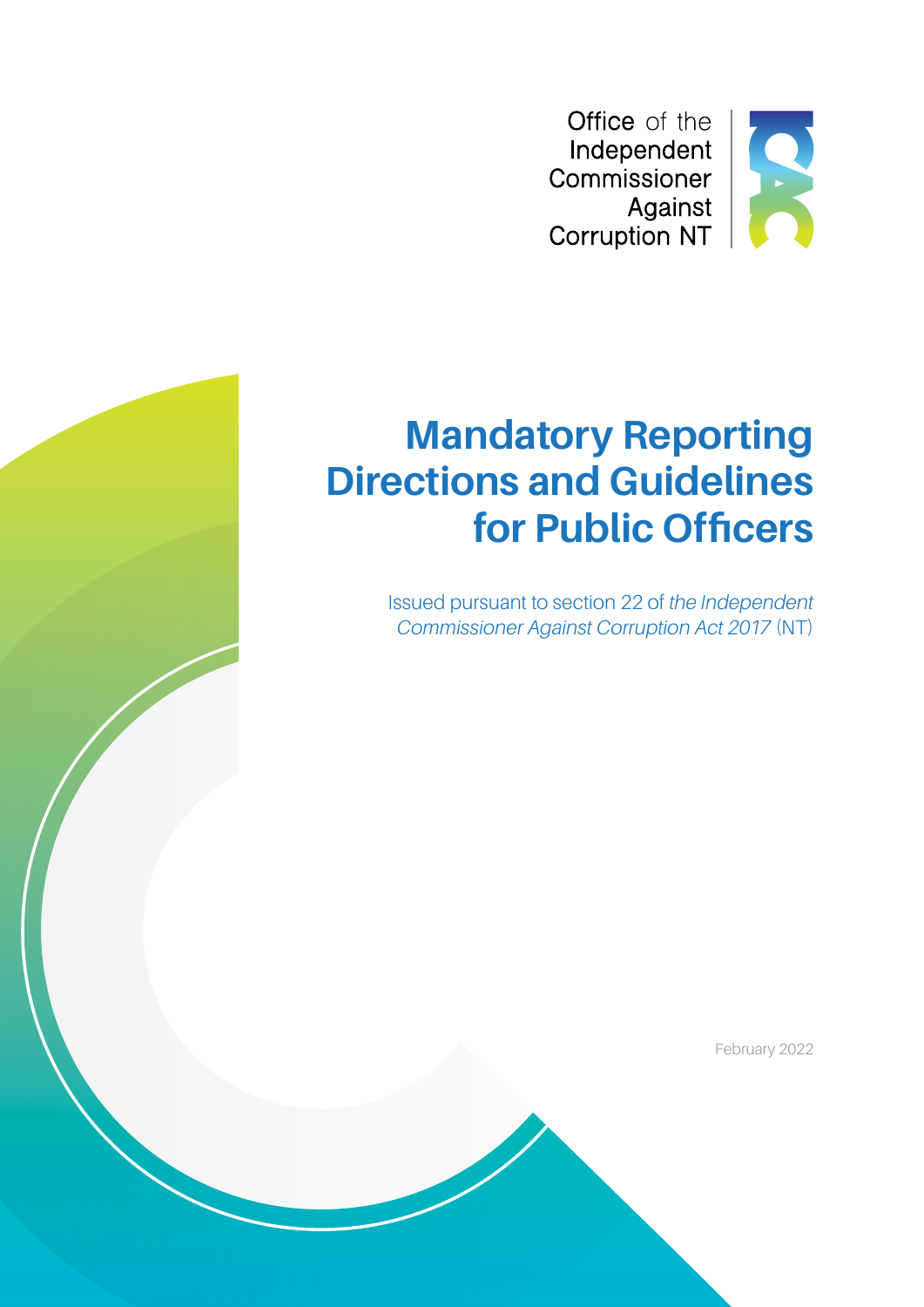## **Document details**

| Document title  | Mandatory Reporting Directions and Guidelines for public officers |
|-----------------|-------------------------------------------------------------------|
| Document owner  | Commissioner                                                      |
| Approved by     | Commissioner                                                      |
| Date approved   | 3 February 2022                                                   |
| Document review | Annually                                                          |

## **Change history**

| Version | Date            | Author         | Changes made    |
|---------|-----------------|----------------|-----------------|
| 1.0     | 3 February 2022 | Michael Riches | Initial version |

| Acronyms        | Full form                                                 |
|-----------------|-----------------------------------------------------------|
| <b>ICAC</b>     | Independent Commissioner Against Corruption               |
| <b>ICAC Act</b> | Independent Commissioner Against Corruption Act 2017      |
| <b>OICAC</b>    | Office of the Independent Commissioner Against Corruption |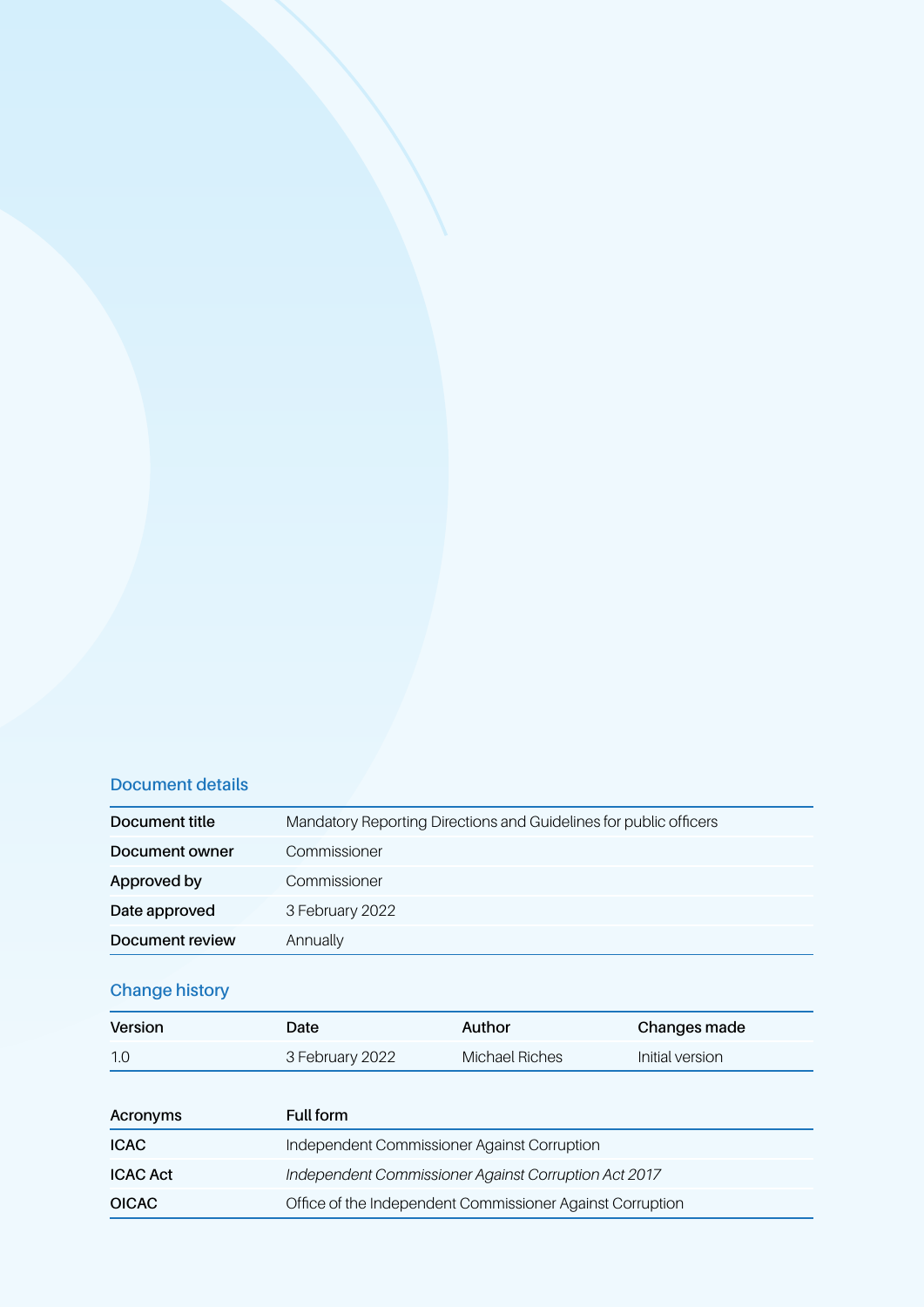

## **Contents**

| 1. |     | Foreword                                                                 | $\overline{2}$   |
|----|-----|--------------------------------------------------------------------------|------------------|
| 2. |     | Do these directions apply to me?                                         | 3                |
|    | 2.1 | Am I a public officer?                                                   | 3                |
|    | 2.2 | What is a public body?                                                   | 3                |
| 3. |     | Mandatory reporting directions for public officers                       | $\overline{4}$   |
|    | 3.1 | Additional mandatory reporting directions for prescribed public officers | 4                |
| 4. |     | <b>Voluntary reports</b>                                                 | 5                |
| 5. |     | Improper conduct                                                         | 6                |
|    | 5.1 | Corrupt conduct                                                          | 6                |
|    | 5.2 | Anti-democratic conduct                                                  | $\overline{7}$   |
|    | 5.3 | Misconduct                                                               | 8                |
|    | 5.4 | Unsatisfactory conduct                                                   | 9                |
|    | 5.5 | Other important definitions                                              | 9                |
|    |     | 5.5.1 What is connected to public affairs?                               | $\boldsymbol{9}$ |
|    |     | 5.5.2 What is a breach of public trust?                                  | 10               |
|    |     | 5.5.3 What are public resources?                                         | 10               |
|    |     | 5.5.4 What is a suspicion?                                               | 10               |
|    |     | 5.5.5 Whistleblower protections                                          | 11               |
|    |     | 5.5.6 Confidentiality                                                    | 11               |
|    | 5.6 | How to make a report                                                     | 12               |
|    | 5.7 | Further information                                                      | 12               |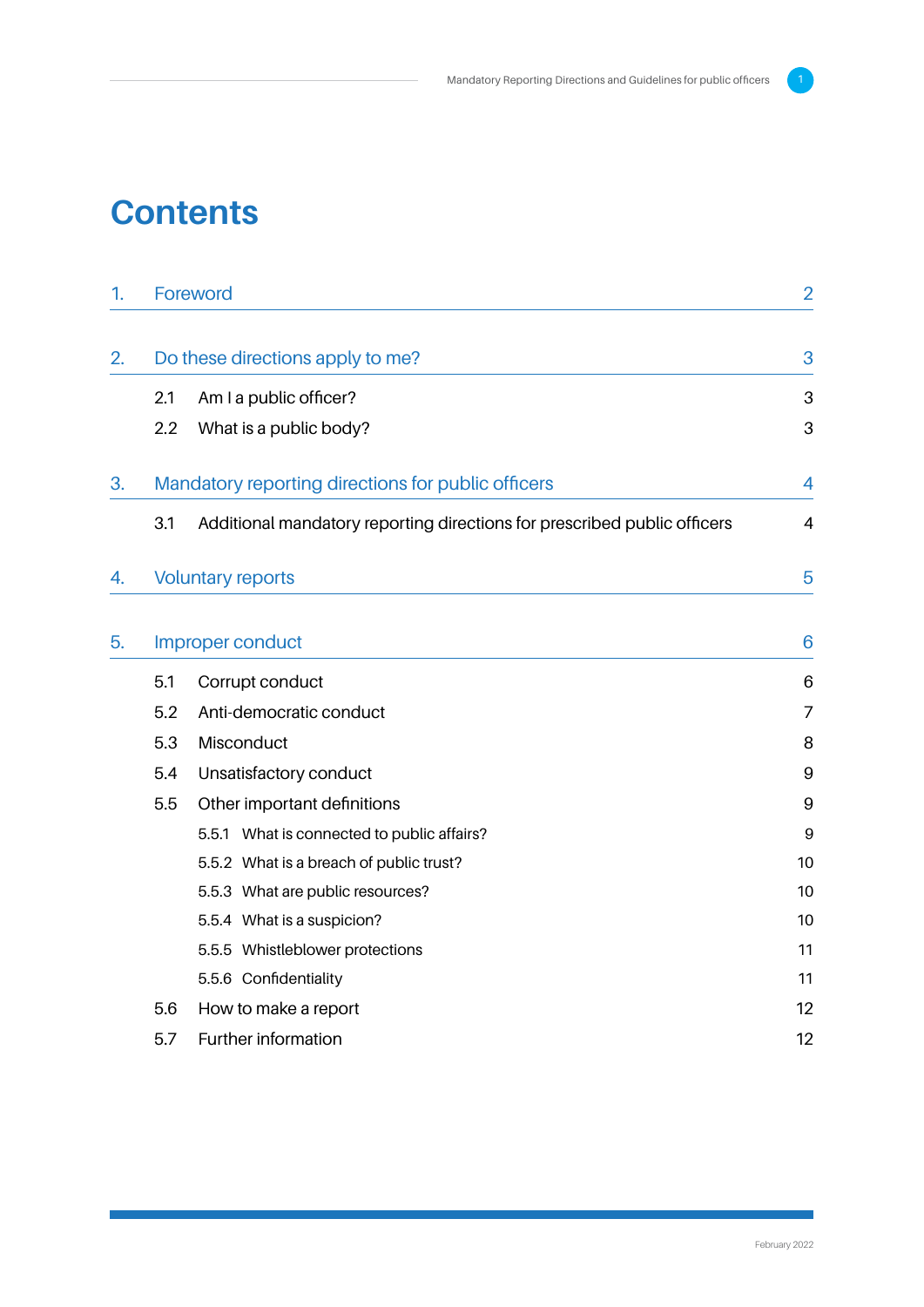## **1. Foreword**

2

Section 22 of the *Independent Commissioner Against Corruption Act 2017* (ICAC Act) requires me to issue, and keep under review, directions and guidelines which govern reporting to me of improper conduct.

This document sets out those directions and guidelines.

The public rightly expects that those engaged in public administration discharge their duties in the public interest, without fear or favour. Resources entrusted to a public body should only be used to advance that body's public purpose.

Those who choose to abuse their positions, improperly exercise their powers, or otherwise engage in behaviour that is a breach of public trust, ought to be held to account.

There is no place for such individuals in public administration.

My office and I exist to improve integrity in public institutions. But to be effective we must know of alleged improper conduct. If we do not know, we cannot act.

While I appreciate that for some public officers making a report can be difficult, it is our duty to identify and call out improper conduct. Impropriety that goes unchallenged erodes confidence in public institutions and adversely impacts upon the many hardworking, dedicated public officers who go about their day to day duties with integrity.

I encourage every public officer to read this document carefully. It sets out the mandatory reporting obligations I have issued, together with an explanation of terms and phrases. Education resources on the ICAC website (www.icac.nt.gov.au), including a comprehensive video from me, will assist you to ensure compliance with these reporting obligations.

Michael Riches **Independent Commissioner Against Corruption**

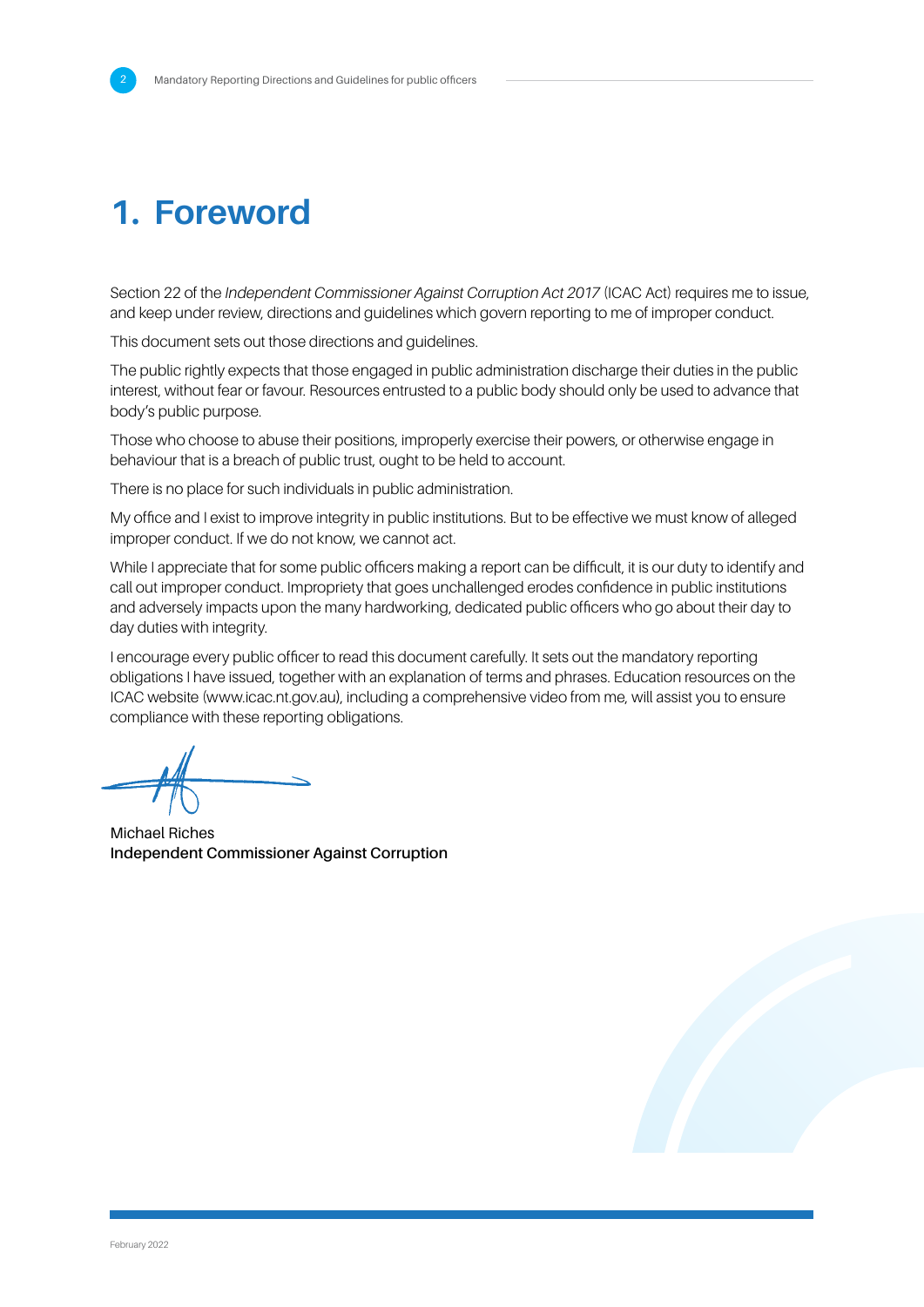## **2. Do these directions apply to me?**

These reporting directions apply to **public officers**. If you are a public officer you must comply with the reporting directions set out in this document.

Certain public officers, referred to as **prescribed public officers**, must comply with additional reporting obligations.

## **2.1 Am I a public officer?**

Public officers are defined in section 16(2) of the ICAC Act.

You are a *public officer* if you are a:

- a) minister
- b) member of the Legislative Assembly
- c) judicial officer
- d) statutory office holder appointed by the Administrator or a minister
- e) member, officer or employee of a public body
- f) a person engaged by or on behalf of a person mentioned in (a) to (e) in relation to the performance of official functions (eg a consultant or contractor).

Most public officers will be members, officers or employees of a public body. Public bodies are defined in section 16(1) of the ICAC Act.

#### **2.2 What is a public body?**

#### A *public body* is:

- a) an Agency (eg a Department or unit of a Department, or as otherwise defined in section 18A of the *Interpretation Act 1978*)
- b) a local government council
- c) the NT Police
- d) the Supreme Court
- e) the Local Court
- f) a board, commission, tribunal or other body established under an Act that has judicial or quasi-judicial functions in the performance of its deliberative functions
- g) a body, whether incorporated or not, established under an Act
- h) a body whose members, or a majority of whose members, are appointed by the Administrator or a minister
- i) a government owned corporation
- j) a nursing home (see section 5 of the *Medical Services Act 1982*)
- k) a public hospital
- l) Charles Darwin University
- m) Batchelor Institute of Indigenous Tertiary Education
- n) any other body, whether incorporated or not:
	- i. that receives, directly or indirectly, public resources; or
	- ii. performing a public function on behalf of the Territory, a public body or a public officer (whether under contract or otherwise).

If you are a public officer, you must comply with the following reporting directions.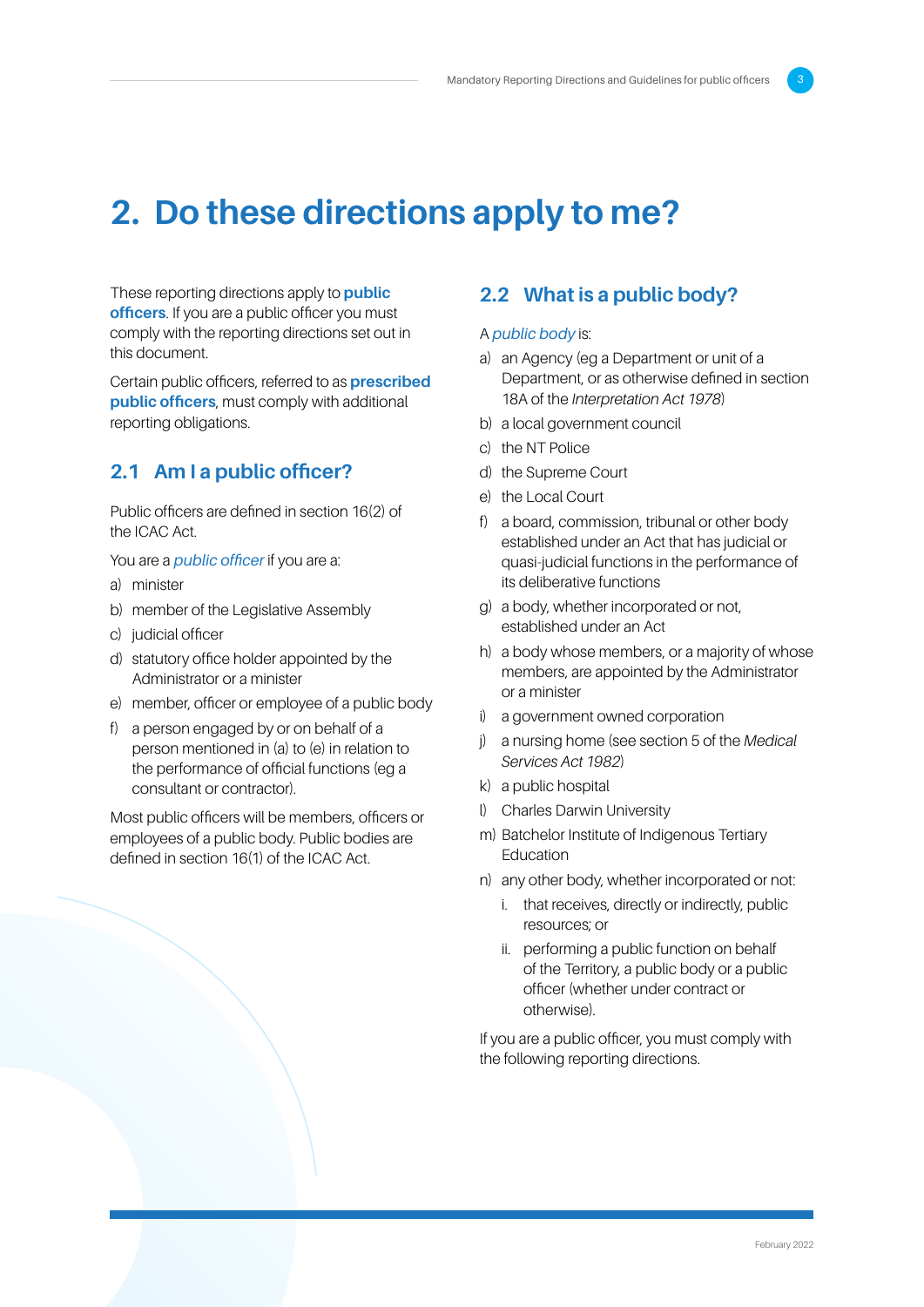## **3. Mandatory reporting directions for**  public officers

**A public officer must report to the ICAC suspected corrupt conduct or anti-democratic conduct, unless the public officer knows that the conduct has already been reported to the ICAC.**

**A public officer should make a report to the ICAC as soon as practicable after the public officer forms a suspicion about the conduct.**

#### **Important notes:**

4

What constitutes corrupt conduct and anti-democratic conduct is explained later in this document.

Each public officer has an individual responsibility to comply with the reporting directions. The obligation cannot be discharged by reporting the matter through an internal process, or by leaving it for another person to decide whether or not a report will be made.

The only time suspected corrupt conduct or anti-democratic conduct does not need to be reported is when the public officer knows that the conduct has already been reported to the ICAC.

#### **3.1 Additional mandatory reporting directions for** prescribed public officers

You do not need to comply with these additional directions unless you are a prescribed public officer.

**A prescribed public officer must comply with the mandatory reporting directions issued in respect of all public officers.**

**A prescribed public officer must also report to the ICAC suspected misconduct or unsatisfactory conduct, unless the prescribed public officer knows that the conduct has already been reported to the ICAC.**

**The prescribed public officer should report suspected misconduct or unsatisfactory conduct to the ICAC within four weeks of the conduct coming to that person's attention.**

**The report should be accompanied by an explanation of action that has been, is being, or is to be, taken in respect of the matter.**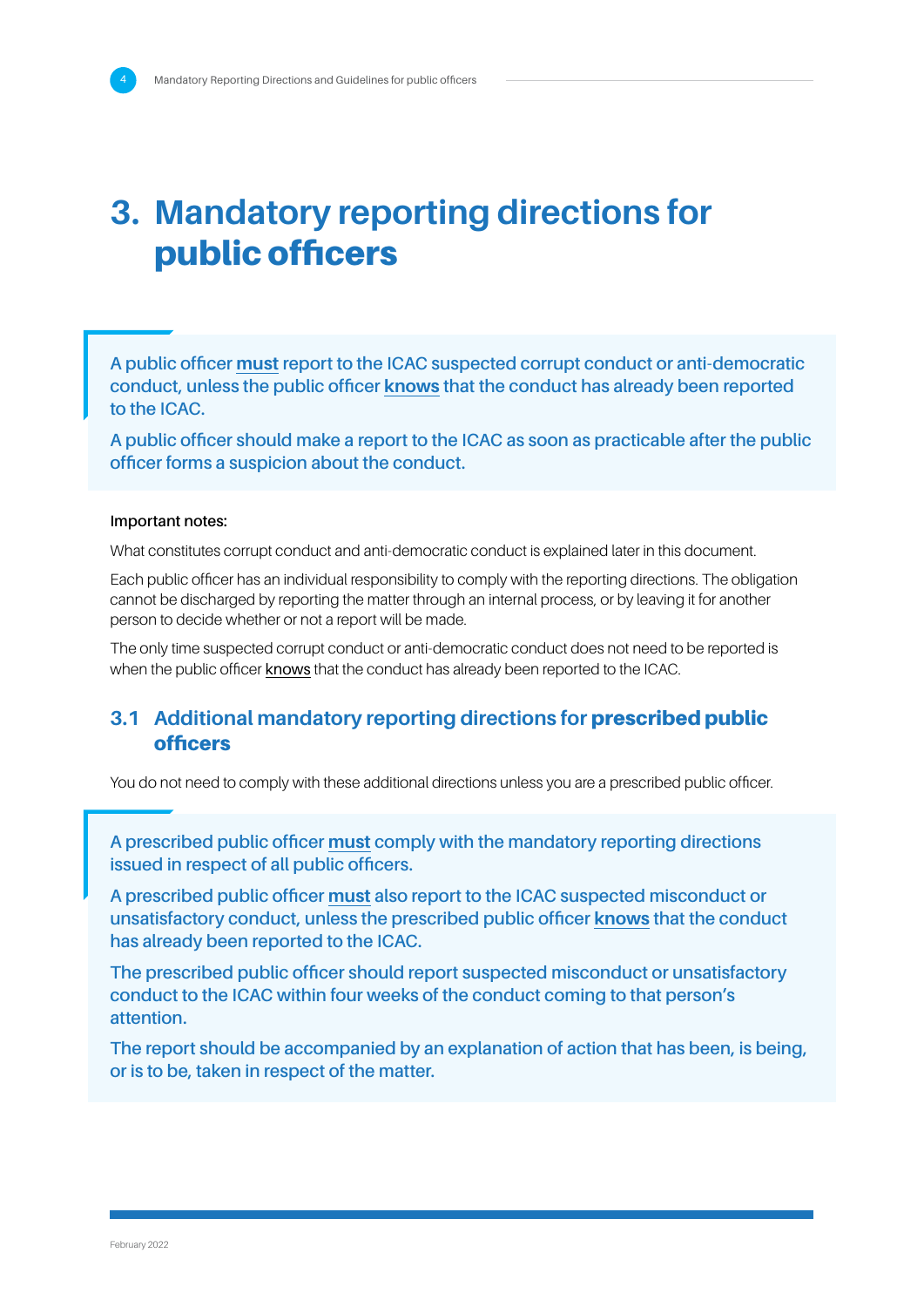

The following are prescribed public officers:

- a nominated recipient
- the Chief Executive Officer of an Agency
- the Chief Executive Officer of a local council
- the Vice-Chancellor of the Charles Darwin University
- the Chief Executive Officer of the Batchelor Institute of Indigenous Tertiary Education
- the Commissioner of Police
- the public officer who is responsible for the control and management of a public body, however described; or
- any other public officer who has been assigned, appointed or delegated the responsibility to investigate, determine or otherwise address an allegation of misconduct or unsatisfactory conduct in a public body.

#### **Important notes:**

These reporting directions are in addition to those applicable to all public officers.

A nominated recipient is a person who has been nominated in accordance with section 97 of the ICAC Act.

## **4. Voluntary reports**

A public officer, or a member of the public, can report improper conduct to the ICAC at any time, whether or not there is an obligation to do so.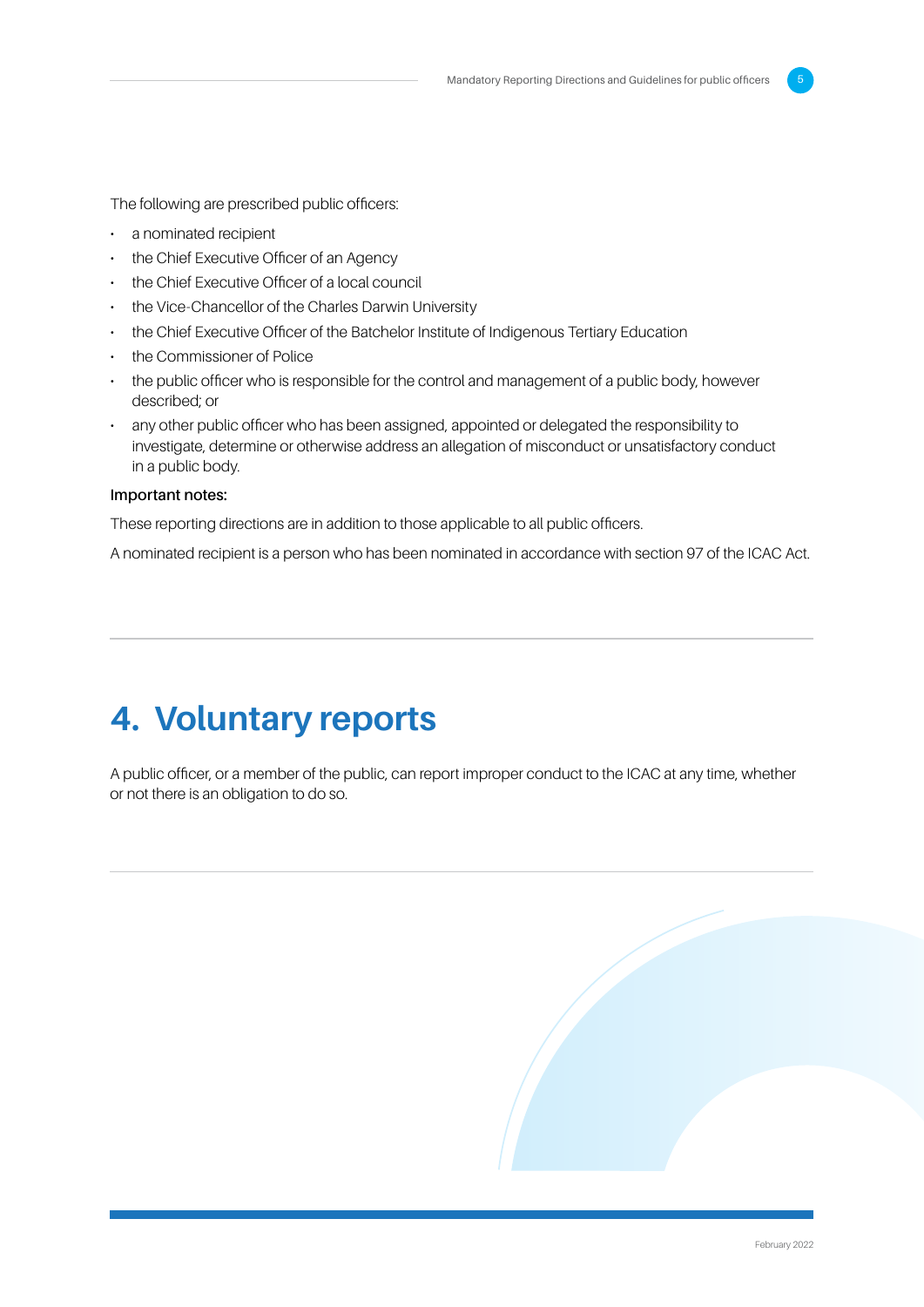## **5. Improper conduct**

The ICAC Act defines four primary kinds of improper conduct:

- 1. Corrupt conduct
- 2. Anti-Democratic conduct
- 3. Misconduct

6

4. Unsatisfactory conduct

Collectively those four kinds of conduct are referred to in the ICAC Act as *improper conduct*. 1

All public officers have an obligation to report suspected corrupt conduct and anti-democratic conduct.

Prescribed public officers must also report suspected misconduct and unsatisfactory conduct.

#### **5.1 Corrupt conduct**

Corrupt conduct is defined in section 10 of the ICAC Act. Corrupt conduct can arise in one of five different ways.

- Conduct is corrupt conduct if it is conduct engaged in by a public officer or a public body: **#1**
	- a) that constitutes an offence with a maximum penalty of at least two years (with or without a fine); and
	- b) that is connected to public affairs.
- Conduct is also corrupt conduct if it is engaged in by a public officer: **#2**
	- a) that constitutes reasonable grounds for dismissing or terminating the services of the public officer; and
	- b) that is connected to public affairs; and
	- c) that involves or results in any of the following:
		- i. dishonesty;
		- ii. failure to manage adequately an actual or perceived conflict of interest;
		- iii. a breach of public trust;
		- iv. the illegal, unauthorised or otherwise inappropriate performance of official functions;
		- v. inappropriate conduct in relation to official information;
		- vi. an adverse effect on the honest, impartial or effective performance of official functions by any public officer or public body or group of public officers or public bodies.

<sup>1</sup> Improper conduct also includes an offence against the ICAC Act and secondary offences as defined in section 9(1) of the ICAC Act.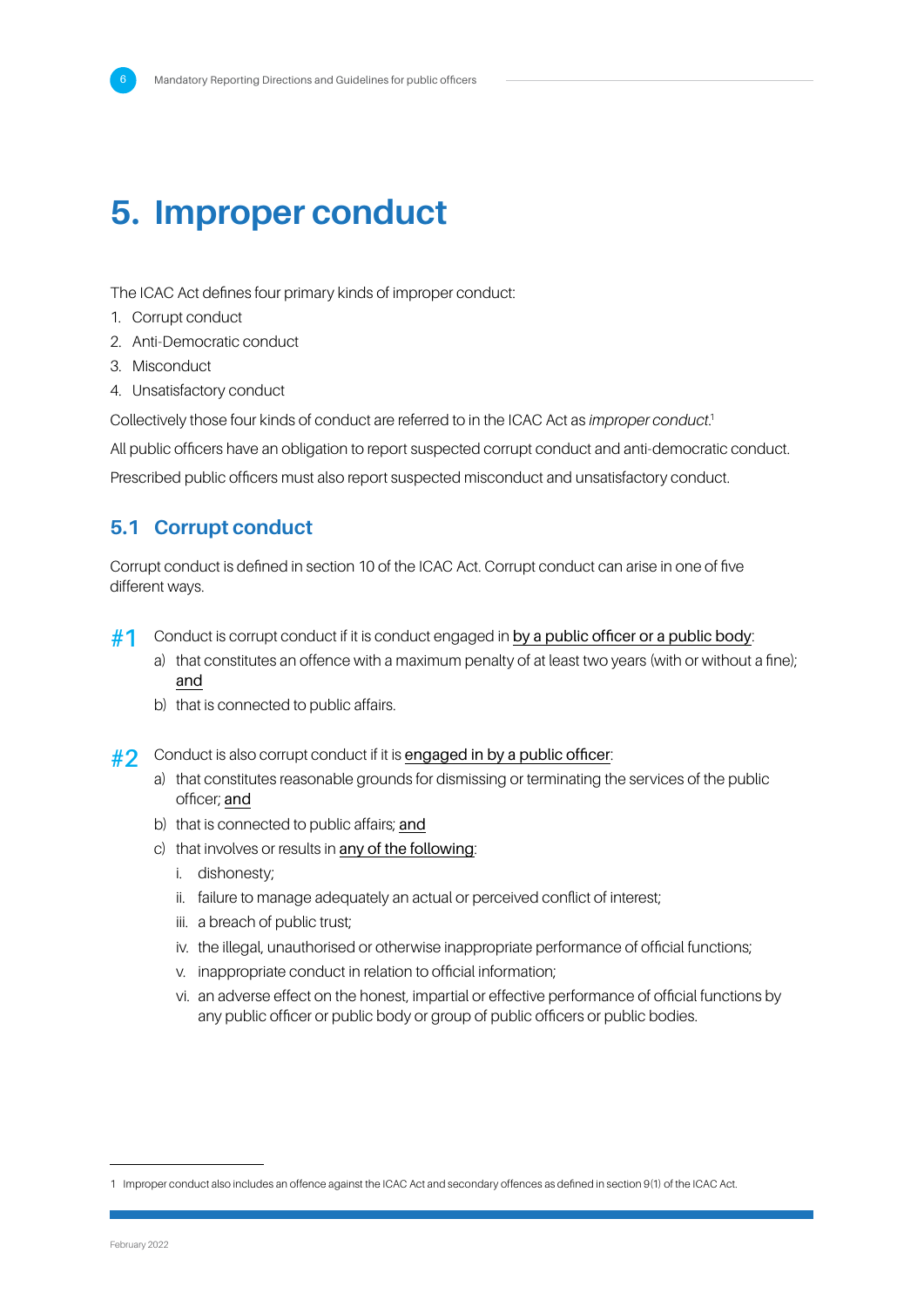#### Conduct is also corrupt conduct if it is engaged in by a public body, a minister, a member **#3** of the Legislative Assembly or a local councillor:

- a) that is connected to public affairs; and
- b) that involves a serious breach of public trust by the public body, minister, member of the Legislative Assembly or councillor.
- Conduct is also corrupt conduct if it is engaged in by a person (whether or not a public officer **#4** or public body) that could impair public confidence in public administration and that involves any of the following:
	- a) collusive tendering;
	- b) intentionally or recklessly providing false or misleading information in relation to an application for a licence, permit or other authority under legislation designed to:
		- i. promote or protect health and safety, public health, the environment or the amenity of an area; or
		- ii. facilitate the management and commercial exploitation of resources;
	- c) misappropriating or misusing public resources;
	- d) assisting in, or dishonestly benefitting from, the misappropriation or misuse of public resources;
	- e) dishonestly obtaining or retaining employment or appointment as a public officer.
- Conduct is also corrupt conduct if it is engaged in by a person (whether or not a public officer or **#5**public body) that constitutes:
	- a) an offence against Part IV, Division 1 to 5 of the Criminal Code (offences against the administration of law and justice and against public authority); or
	- b) an offence relating to the making of a false declaration or statement (sections 118 and 119 of the Criminal Code); or
	- c) an offence against section 10(5)(c) of the ICAC Act.

### **5.2 Anti-democratic conduct**

Anti-democratic conduct is defined in section 15 of the ICAC Act.

Anti-democratic conduct is conduct engaged in by a person or body (whether or not a public officer or public body) that:

- a) constitutes an offence against the *Electoral Act 2004* or Chapter 8 of the *Local Government Act 2008*; and
- b) affects, or is part of a course of conduct aimed at affecting:
	- i. the behaviour of the community or multiple members of the community in relation to voting in elections; or
	- ii. the reputation, power or influence, or resources of a political party or a candidate for election; or
	- iii. the ability of the public to ascertain the resources and associated entities of a political party or the resources of a candidate for an election; or
	- iv. the Electoral Commissioner's ability to detect and investigate contraventions of the *Electoral Act 2004* or Chapter 8 of the *Local Government Act* and generally to ensure compliance with those Acts.

#### **It is important to note that the definition of anti-democratic conduct refers to Chapter 8 of the**  *Local Government Act 2008***. It does not presently refer to the** *Local Government Act 2019***.**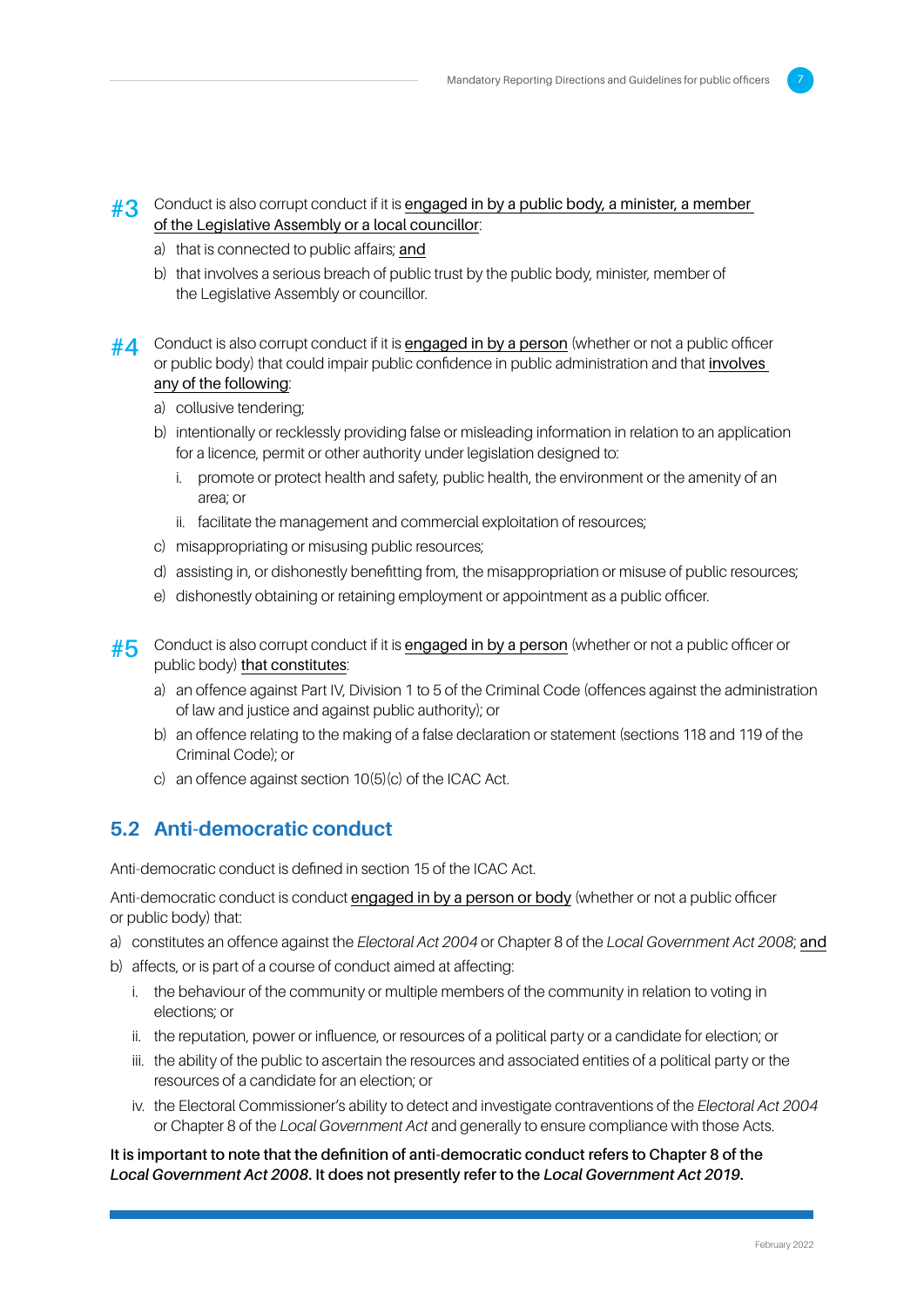### **5.3 Misconduct**

Misconduct is defined in section 11 of the ICAC Act.

Misconduct can arise in one of three different ways.

- Conduct is misconduct if it is engaged in by a public officer or public body: **#1**
	- a) that constitutes an offence for which the maximum penalty is a fine and/or imprisonment for less than 2 years; and
	- b) that is connected to public affairs.
- **#2** Conduct is also misconduct if it is conduct engaged in by a public officer (other than a judicial  $\frac{1}{2}$ officer):
	- a) that constitutes reasonable grounds for taking disciplinary action against the officer (short of dismissal or termination of appointment) or varying the terms of the officer's appointment; and
	- b) that is connected to public affairs; and
	- c) that involves or results in any of the following:
		- i. dishonesty;
		- ii. failure to manage adequately an actual or perceived conflict of interest;
		- iii. a breach of public trust;
		- iv. the illegal, unauthorised or otherwise inappropriate performance of official functions;
		- v. inappropriate conduct in relation to official information;
		- vi. an adverse effect on the honest, impartial or effective performance of official functions by any public officer or public body or group of public officers or public bodies.

Conduct is also misconduct if it is conduct engaged in by a judicial officer, the Director of **#3** Public Prosecutions, a public body, a minister, a member of the Legislative Assembly or a local councillor:

- a) that is connected to public affairs; and
- b) that involves:
	- i. for a judicial officer or the Director of Public Prosecutions a breach of public trust; or
	- ii. for a public body, minister, member of the Legislative Assembly or councillor a breach of public trust not amounting to a serious breach of public trust.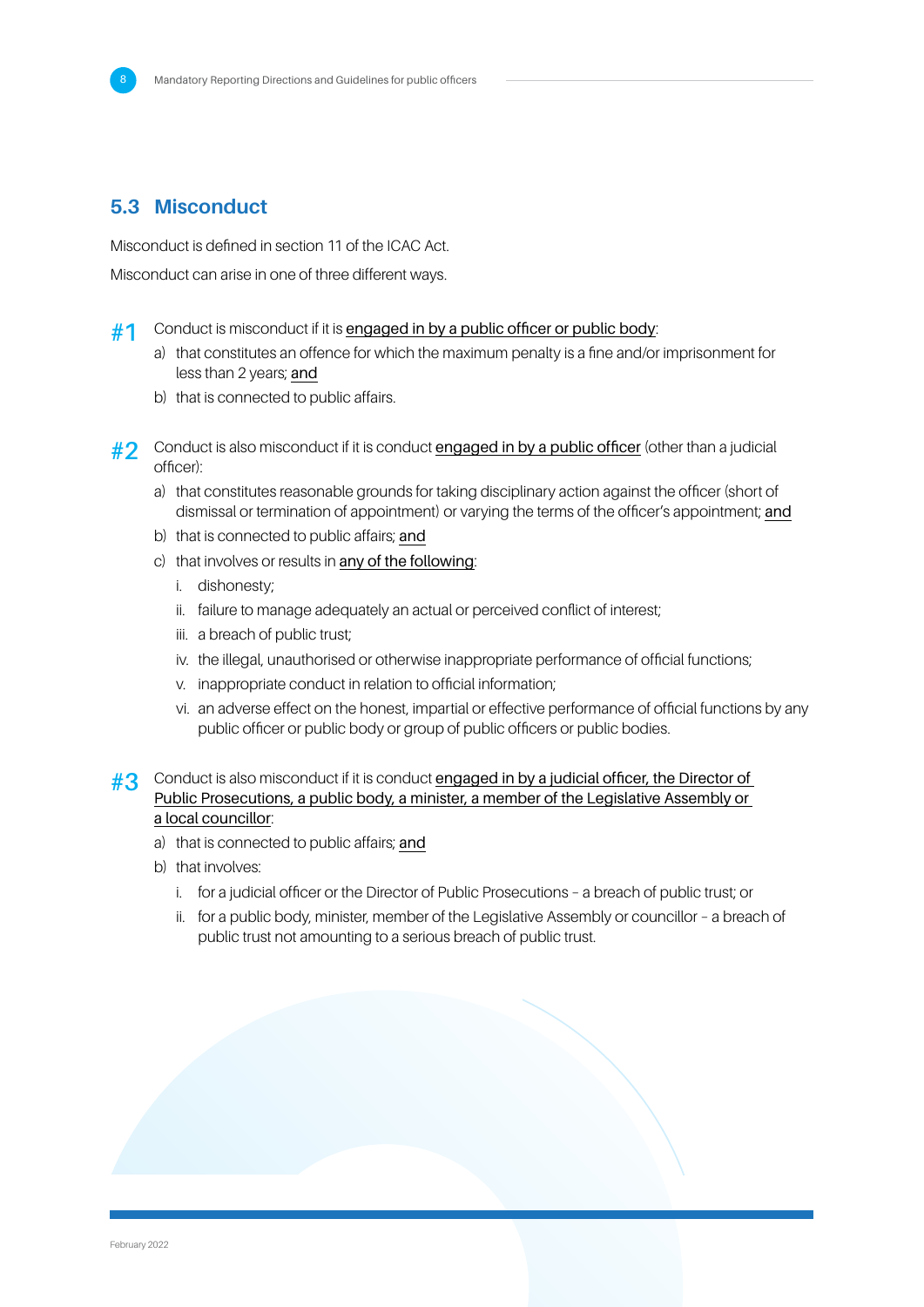

### **5.4 Unsatisfactory conduct**

Unsatisfactory conduct is defined in section 12 of the ICAC Act.

Conduct is unsatisfactory conduct if it is conduct engaged in by a public officer or public body:

- a) that involves illegality, impropriety, negligence or incompetence; and
- b) is connected to public affairs; and
- c) results in:
	- i. substantial mismanagement of public resources; or
	- ii. the inappropriate or significantly inefficient use of public resources; or
	- iii. substantial mismanagement in relation to the performance of official functions; or
	- iv. substantial detriment to the public interest.

For the purpose of the definition of unsatisfactory conduct, the word *incompetence* is defined in the ICAC Act as follows:

- a) conduct that would not be engaged in by a reasonable public officer or public body:
	- i. having the skills and knowledge reasonably expected of a person or body with the role of the public officer or public body; and
	- ii. having taken appropriate steps to obtain adequate resources, information and advice; but
- b) does not include conduct:
	- i. that is less than best practice; or
	- ii. that is a matter of policy about which reasonable public officers or public bodies may disagree.

Unsatisfactory conduct does not include any conduct engaged in by a judicial officer in the performance of judicial functions.

If you are unsure whether to make a report, contact the office on 1800 250 918.

### **5.5 Other important definitions**

#### **5.5.1 What is connected to public affairs?**

Many of the threshold tests within the definitions of corrupt conduct, misconduct and unsatisfactory conduct require conduct to be *connected to public affairs*.

That means:

- a) conduct in the course of, or closely related to, the performance of official functions, including conduct engaged in otherwise than in the performance of official functions that adversely affects or could adversely affect, directly or indirectly, the honest, impartial or effective performance of those functions; or
- b) conduct that affects the use, allocation or receipt of public resources to which a public officer has access in connection with being a public officer; or
- c) conduct involving the use of authority or perceived authority that a person has as a result of being a public officer or representing themselves as a public officer.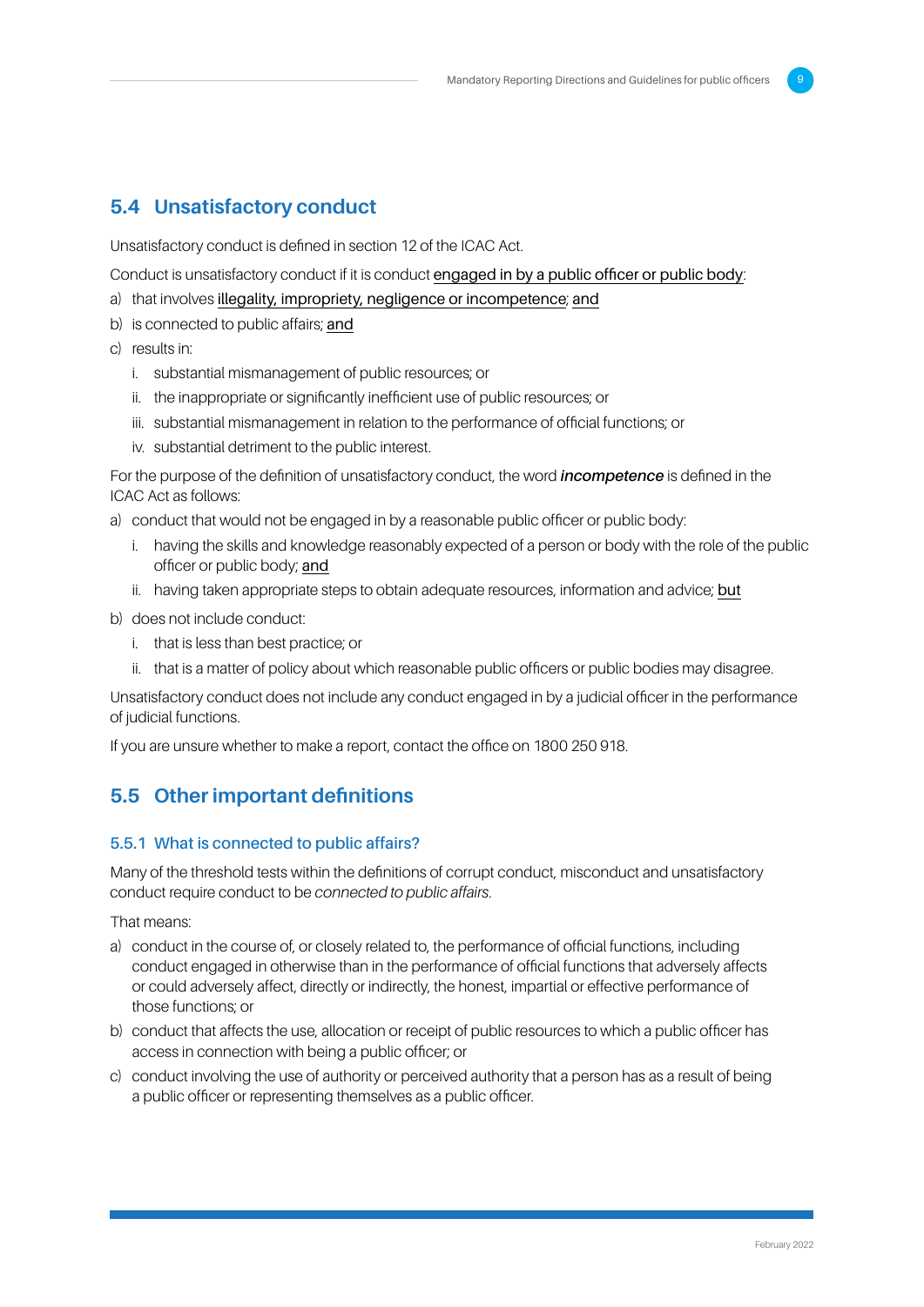

### **5.5.2 What is a breach of public trust?**

A breach of public trust is defined in section 13 of the ICAC Act as follows:

- 1. Conduct by a public body or public officer that is intentionally or recklessly inconsistent with the functions of the body or officer, including the duty of the body or officer to act in the public interest.
- 2. If a public body is an incorporated or unincorporated body:
	- a. that receives, directly or indirectly, public resources; or
	- b. that performs a public function on behalf of the Territory, a public body or public officer (whether under contract or otherwise);

a breach of public trust can only occur if the conduct affects the use of public resources or the carrying out of functions on behalf of the Territory, another public body or public officer.

3. A public officer of a public body of the kind mentioned in (2) above will breach public trust in the same circumstances as set out in (2) above.

### **5.5.3 What are public resources?**

Public resources are:

10

- a) money, assets and infrastructure of the Territory or a public body; or
- b) intellectual property of, and licences held by, the Territory or public body; or
- c) human resources of the Territory or a public body or public officer; or
- d) any other resources of, or available to, the Territory or a public body or public officer, including resources held under trust.

If a public body is an incorporated or unincorporated body:

- a. that receives, directly or indirectly, public resources; or
- b. that performs a public function on behalf of the Territory, a public body or public officer (whether under contract or otherwise);

the resources of that body or of any member, officer or employee of that body are only public resources to the extent that they are resources obtained from another public body or a public officer under an agreement.

#### **5.5.4 What is a suspicion?**

A suspicion is a state of mind. To suspect that improper conduct has occurred, or is occurring, does not mean that you have to know that is the case. But there must be some basis upon which you think it is possible, or even likely, that improper conduct has occurred or is occurring.

That basis ought to have some identifiable and rational source. For example, a suspicion might be formed from documents you have read, conversations you have been privy to or information you have been provided by a person you consider to be reliable.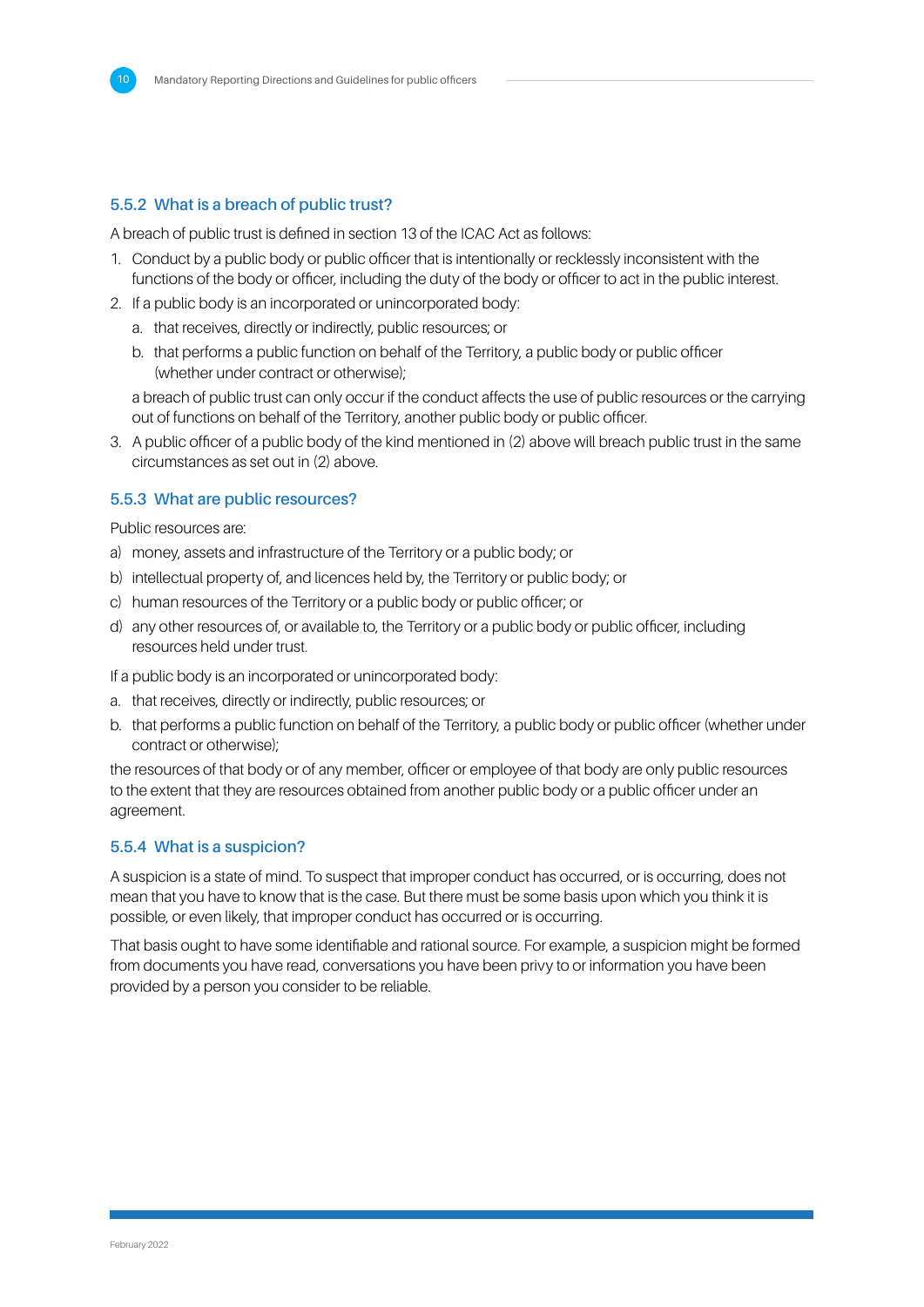

#### **5.5.5 Whistleblower protections**

A public officer who makes a mandatory report in accordance with these directions and guidelines has the protections set out in Part 6 of the ICAC Act.

Information in a mandatory report to the ICAC is a protected communication (see section 93(1)).

The making of a protected communication is a protected action, unless the person taking the action provides or communicates information that the person knows or believes is misleading (see section 92(1) and (2)).

A person who takes a protected action is a protected person (see section 4).

A protected person incurs no civil or criminal liability by taking a protected action and is not liable to disciplinary or other administrative action for doing so (see section 99). That protection applies even if the protected action is taken in breach of an obligation of confidentiality.

If a person retaliates against a public officer who made a report to the ICAC, that person may have committed a criminal offence. Retaliation is defined in section 95 as follows:

A person engages in retaliation against another person (the victim) if the person causes, or threatens to cause, harm to the victim:

- a) with the intention of discouraging the victim or a third person from taking protected action; or
- b) with the intention of discouraging the victim or a third person from supporting a protected person; or
- c) because of protected action taken, or suspected by the person to have been taken, by the victim; or
- d) because of action taken, or suspected by the person to have been taken, by the victim to support a protected person.

Harm includes:

- i. injury, loss or damage;
- ii. intimidation or harassment;
- iii. discrimination, disadvantage or adverse treatment (including disciplinary action) in relation to employment, career, profession, trade or business.

#### **5.5.6 Confidentiality**

While it is not an offence for a person to disclose to another person that a report has been made to the ICAC, care should be taken as to who, and in what circumstances, such disclosures are made. The unnecessary disclosure of the making of a report could prejudice any investigation to be conducted and might give rise to greater risks of retaliation.

Where a person obtains information from the ICAC (other than in the performance of functions under the ICAC Act), knowing that that information is about improper conduct or an allegation of improper conduct, it is an offence to disclose that information other than in accordance with the exceptions in section 146 of the ICAC Act. The prohibition does not apply to information that is already in the public domain.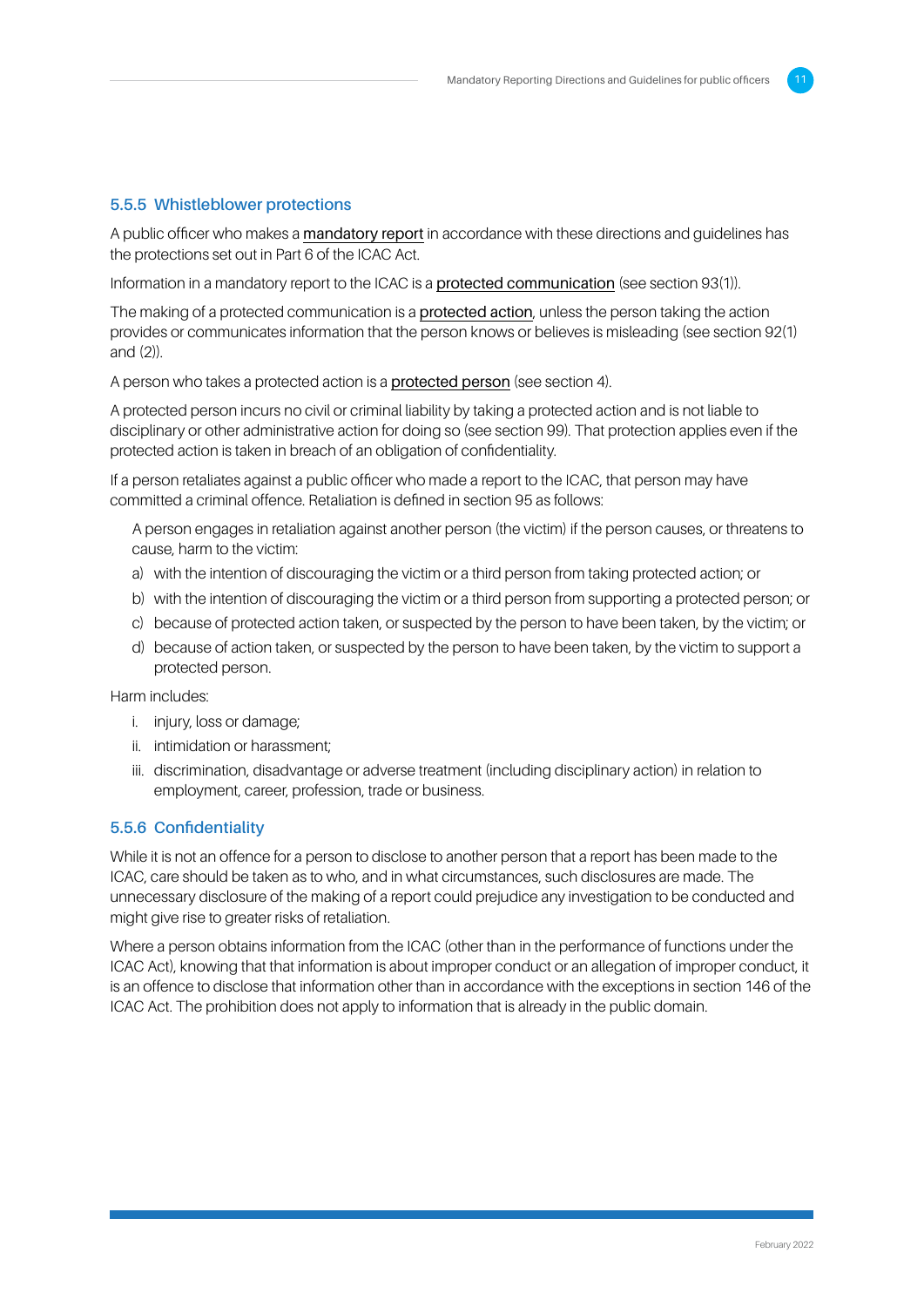### **5.6 How to make a report**

**A report can be made to the ICAC via the Office of the Independent Commissioner Against Corruption (OICAC):**

Online: icac.nt.gov.au Phone: 1800 250 918 Post: GPO Box 3750, Darwin NT 0801 Email: report.submission@icac.nt.gov.au

## **5.7 Further information**

For further information visit the OICAC website: icac.nt.gov.au or call 1800 250 918.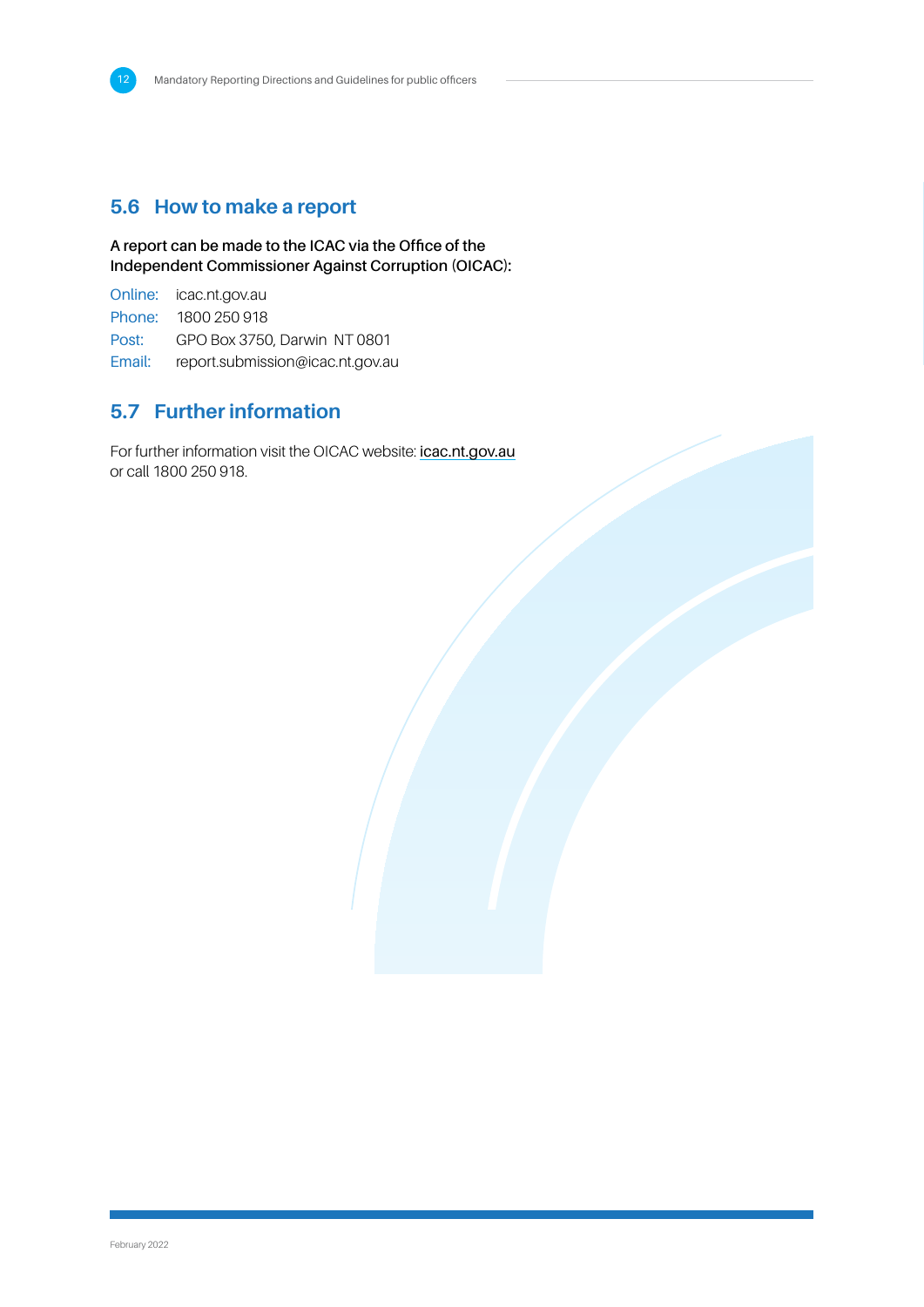